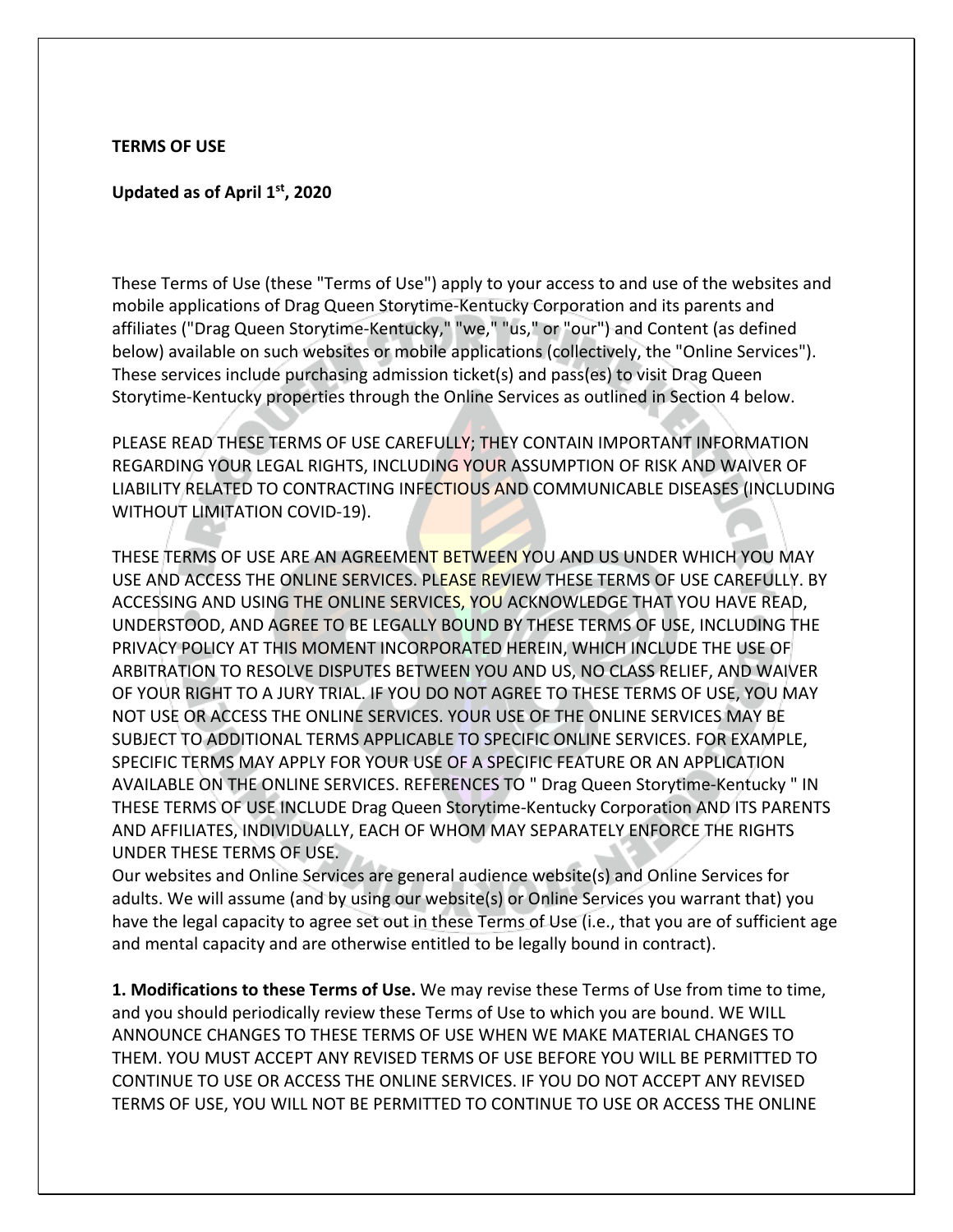### SERVICES.

**2. Registration / Your Account.** To use certain features of the Online Services, you may be required to register an account ("Account") with Drag Queen Storytime-Kentucky ("Registration"). You agree to provide true, accurate, current, and complete information about yourself during the Registration and to maintain and promptly update the information you provide to keep it true, accurate, current, and done. You agree not to: (I) select a username that, to your knowledge, is already used by another person; (ii) use a username in which another person has rights without such person's authorization; or (iii) use a username or password that Drag Queen Storytime-Kentucky, in its sole discretion, deems offensive or inappropriate. It is your responsibility to maintain the confidentiality of the password issued by Drag Queen Storytime-Kentucky to you. You agree to accept responsibility for all activities that occur under your Account. You may not transfer, assign, or sell your Account to any third party. Drag Queen Storytime-Kentucky has the right to rely upon any information received from any person using a password given to you, and you agree that Drag Queen Storytime-Kentucky is not responsible for any liabilities arising out of such reliance.

Drag Queen Storytime-Kentucky has no obligation to verify any registration information authenticity. PLEASE NOTE: IF YOU PROVIDE ANY INFORMATION THAT IS FALSE, MISLEADING, INACCURATE, NOT CURRENT, OR INCOMPLETE DURING REGISTRATION OR OTHERWISE, WE HAVE THE RIGHT TO SUSPEND OR TERMINATE YOUR ACCOUNT AND REFUSE ANY AND ALL CURRENT OR FUTURE USE OF THE ONLINE SERVICES (OR ANY PORTION THEREOF) BY YOU. ANY ACTIVITIES THAT ARE ILLEGALLY CARRIED ON IN CONNECTION WITH THE ONLINE SERVICES WILL BE REPORTED TO THE APPROPRIATE FEDERAL, STATE, OR LOCAL AUTHORITIES. For questions related to updating or changing your account information, please e-mail info@dqstky.org.

**3. User Information.** "User Information" is defined as all information or data you provide to Drag Queen Storytime-Kentucky or Drag Queen Storytime-Kentucky collects from you during Registration and through any interactive feature of the system, including email submissions, texts, forum posting, and online purchases through the Online Services. You represent and warrant that your User Information (I) is not false, inaccurate, incomplete or misleading; (ii) is not fraudulent; (iii) does not infringe any third party's trademark, copyright, patent, trade secret, trade dress, publicity or privacy rights or other intellectual property or proprietary rights (collectively, "Infringement Violations"); (iv) does not violate any applicable federal, state, local, or foreign law, statute, ordinance or regulation (collectively, "Laws"); (v) is not defamatory, libelous, unlawfully threatening or unlawfully harassing; (vi) is not obscene and does not contain child pornography; (vii) does not contain any viruses, Trojan horses, worms, time bombs, cancelbots or other computer scripts or programming routines that are intended to damage, detrimentally interfere with, surreptitiously intercept or expropriate any system, data or personal information; (viii) does not create liability for Drag Queen Storytime-Kentucky; and (ix) does not link directly or indirectly to another website or service. Drag Queen Storytime-Kentucky has the right but not the obligation to monitor and edit or remove any activity or content. All User Information and other information we collect from you is organized according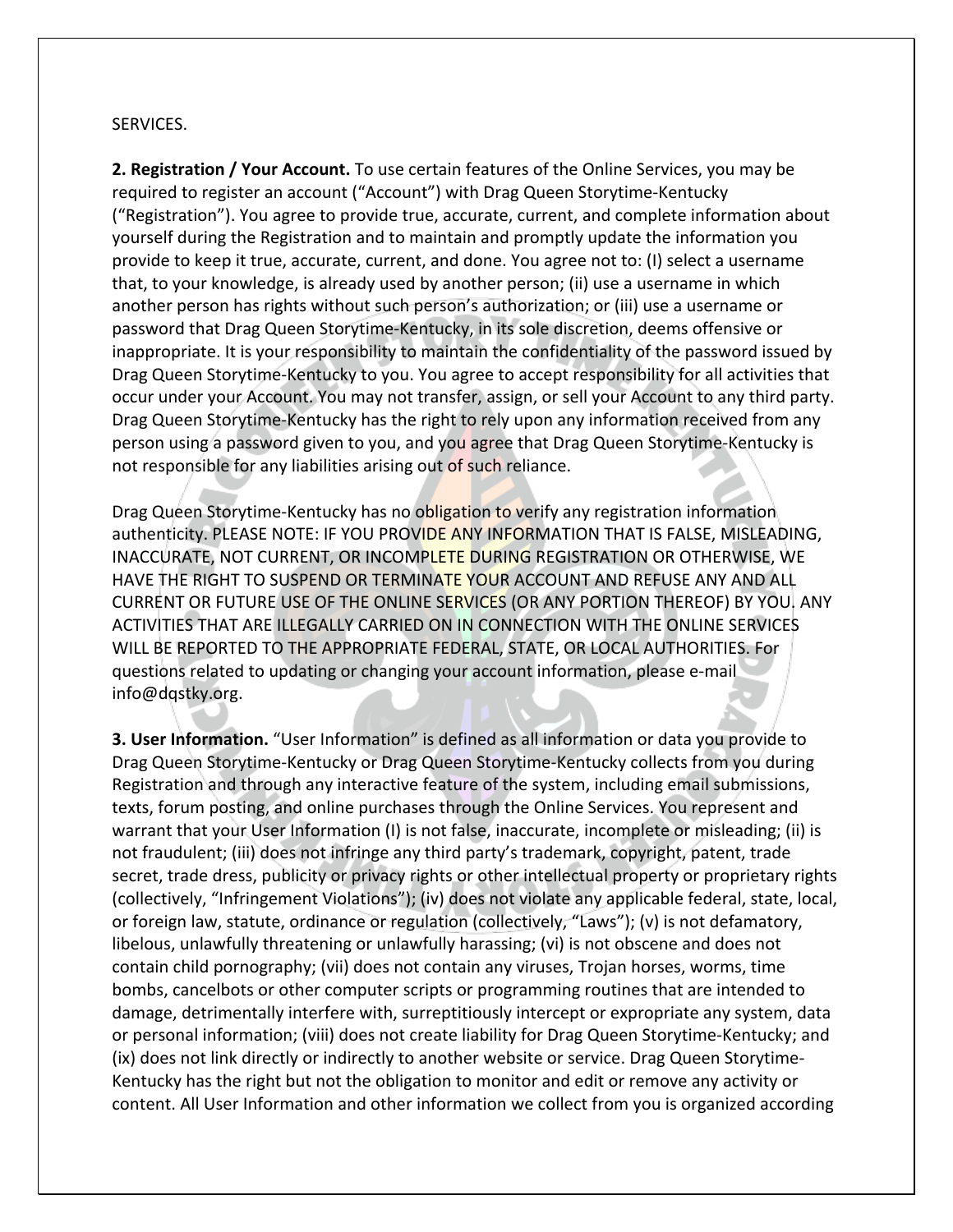to the terms of our Privacy Policy available at dqstky.org

**4. fees.** All purchases of products and services are subject to the additional terms presented to you during the purchase process (e.g., terms of sale located at dqstky.org (the "Terms of Sale"). We reserve the right to change or discontinue, temporarily or permanently, some or all our services at any time with or without notice. If we introduce a new service, the fees for that service, if any, are effective at the launch of the service. We may also choose to temporarily lower the costs for any service-based fees for promotional events. Such changes are effective when we post information about the promotional event on the Online Services. However, concerning any online transactions, we will not charge your credit card until you have first had an opportunity to review and accept the amounts charged to your credit card. From time to time, you may have a chance to purchase certain products and services advertised on the Online Services but are offered for sale by third parties. YOU MUST BE 18 YEARS OF AGE OR OLDER TO MAKE ANY SUCH PURCHASES. Additionally, Drag Queen Storytime-Kentucky may Drag Queen Storytime-Kentucky may also post on behalf of third parties or other users' coupons, incentives, rebates, and other promotional offers. We assume no responsibility for, and you are solely responsible for confirming, the availability, appropriateness, accuracy, sufficiency, correctness, veracity, completeness, reliability, and timeliness of any such materials posted on behalf of a third party and any third party's Submitted Content (as defined below). You agree and acknowledge that Drag Queen Storytime-Kentucky has no control over any such materials posted on behalf of a third party or any third party's Submitted Content and, as such, has no responsibility or liability to you, your assignee or designee, or anyone acting on your behalf in connection with any such offers or sales of services or products or any related transactions. The inclusion of any third-party advertisements, including Submitted Content by other users on the Online Services, does not imply endorsement or sponsorship by Drag Queen Storytime-Kentucky, and Drag Queen Storytime-Kentucky expressly disclaims all liability related to it. You are solely responsible for all consequences of any such activities, transactions, and relationships that you may conduct or form with others regardless of whether such transactions were introduced, contemplated, or completed because of the Online Services. Any purchases you make from such third parties or users advertised on or through the Online Services are made at your own risk. Drag Queen Storytime-Kentucky expressly disclaims all warranties and guarantees, express or implied, concerning such purchases.

**5. License to Submitted Content.** Unless otherwise agreed to in writing by you and Drag Queen Storytime-Kentucky, you at this moment grant to Drag Queen Storytime-Kentucky a cost-free, royalty-free, perpetual, non-exclusive, unrestricted, worldwide license to use without restriction all messages, files, text, pictures, drawings, photographs, artwork, opinions, ideas, suggestions, and other materials, content and feedback that you upload, post or submit to the Online Services or send to use for display on the Online Services, or which you transmit to other users of the Online Services (collectively, "Submitted Content"). The preceding license includes, without limitation, the right to copy, store, reproduce, modify, adapt, display, translate, transmit, perform, publish, create derivative works from, sublicense these rights to third parties, and exploit any property rights in such Submitted Content, including but not limited to rights under copyright, trademark, service mark or patent laws under any relevant jurisdiction.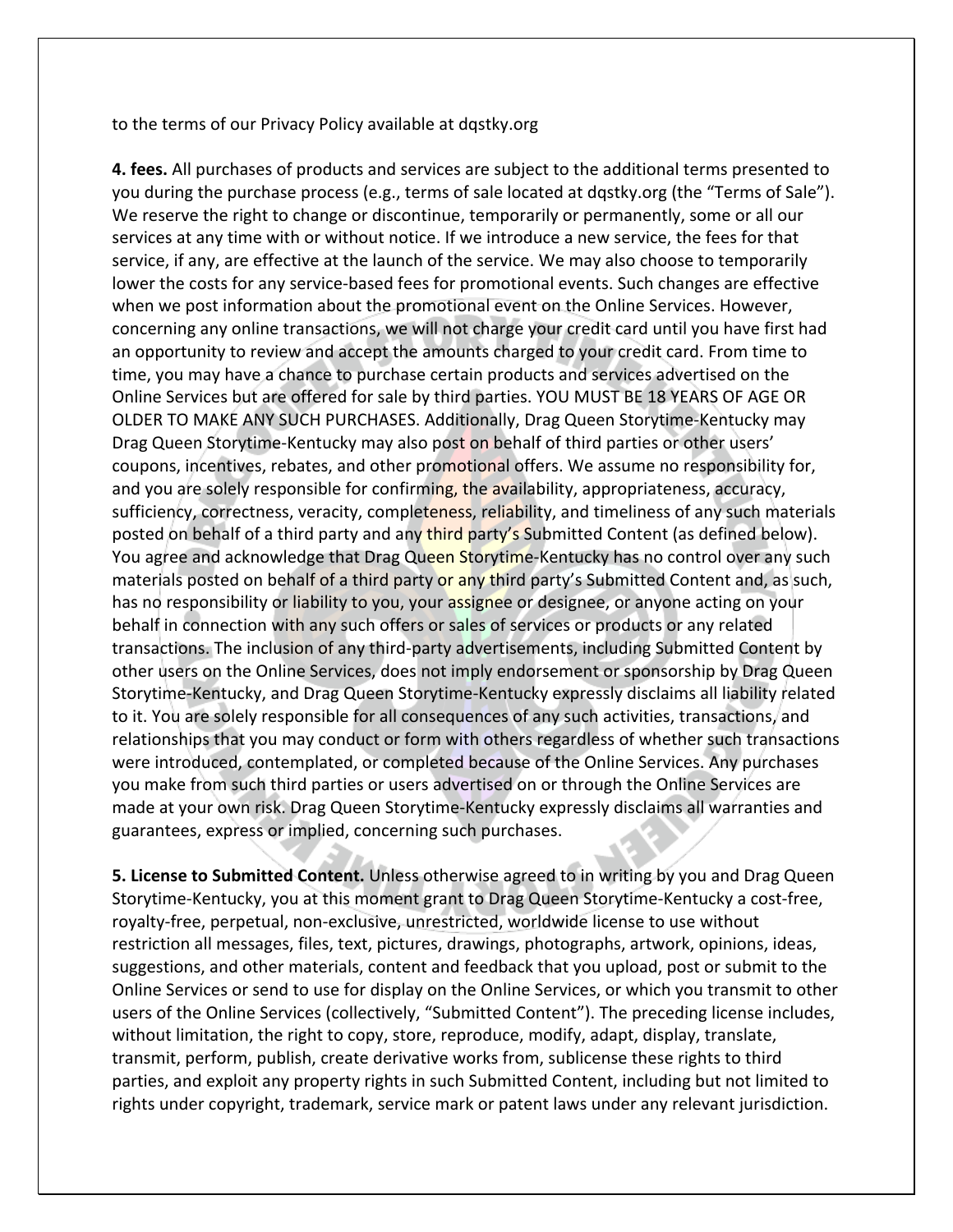To the extent permitted by Law, nothing contained in these Terms of Use shall limit or otherwise affect these rights granted to Drag Queen Storytime-Kentucky

**6. Modifications to the Online Services.** You understand and agree that Drag Queen Storytime-Kentucky may discontinue or change any of the Online Services at any time without notice. Also, you understand and agree that Drag Queen Storytime-Kentucky may stop or restrict your use of the Online Services for any reason without notice.

**7. Copyright Protection.** The content, features, and functions displayed on the Online Services by Drag Queen Storytime-Kentucky, including without limitation text, graphics, logos, button icons, images, audio clips, video, data compilations, and software ("Drag Queen Storytime-Kentucky Content" and, collectively with Submitted Content, the "Content"), are the property of Drag Queen Storytime-Kentucky or its third-party licensors and are protected by the U.S. and international copyright and other intellectual property Laws.

**8. Trademarks.** The Online Services contain trademarks and trade names of Drag Queen Storytime-Kentucky. Third-party trademarks and trade names are the property of their respective owners. Nothing contained on the Online Services grants should be understood or construed as granting you a license to use any of the trademarks, service marks, or logos owned by Drag Queen Storytime-Kentucky or by any third party.

**9. Content Use Limitations.** You agree not to copy, reproduce, modify, adapt, display, translate, transmit, perform, publish, create derivative works from, or store any Content on the Online Services without the express prior written consent of Drag Queen Storytime-Kentucky. You also agree not to distribute, transmit, broadcast, or circulate any Content to others, without the express prior written permission of Drag Queen Storytime-Kentucky, except you may, on an occasional and irregular basis, reproduce, distribute, display or transmit an insubstantial portion of such Content, for a non-commercial purpose and without charge, to a limited number of individuals, provided you include all copyright and other proprietary rights notices with that portion of the Content, in the same form in which the messages appear on the Online Services, and the phrase "Used with permission from Drag Queen Storytime-Kentucky." You may not post any Content to any non- Drag Queen Storytime-Kentucky owned or controlled forums, newsgroups, mail lists, electronic bulletin boards, or other websites without the prior written consent of Drag Queen Storytime-Kentucky. Any use of the Content under this Section shall be for non-commercial purposes only. Drag Queen Storytime-Kentucky Content includes information, tips, facts, views, and opinions Drag Queen Storytime-Kentucky deems worthy of publication. Drag Queen Storytime-Kentucky DOES NOT GIVE TECHNICAL, BUSINESS, OR ANY OTHER PROFESSIONAL ADVICE THROUGH OR IN CONNECTION WITH THE ONLINE SERVICES.

**10. Additional Use Limitations.** You are prohibited from taking, or attempting to take, any actions that may compromise the security features of the Online Services, including, without limitation: (I) accessing any Content not intended for you, or logging onto a server or account that you are not authorized to access or use; (ii) probing, scanning, or testing the vulnerability of the Online Services or any associated system or network, or breaching security or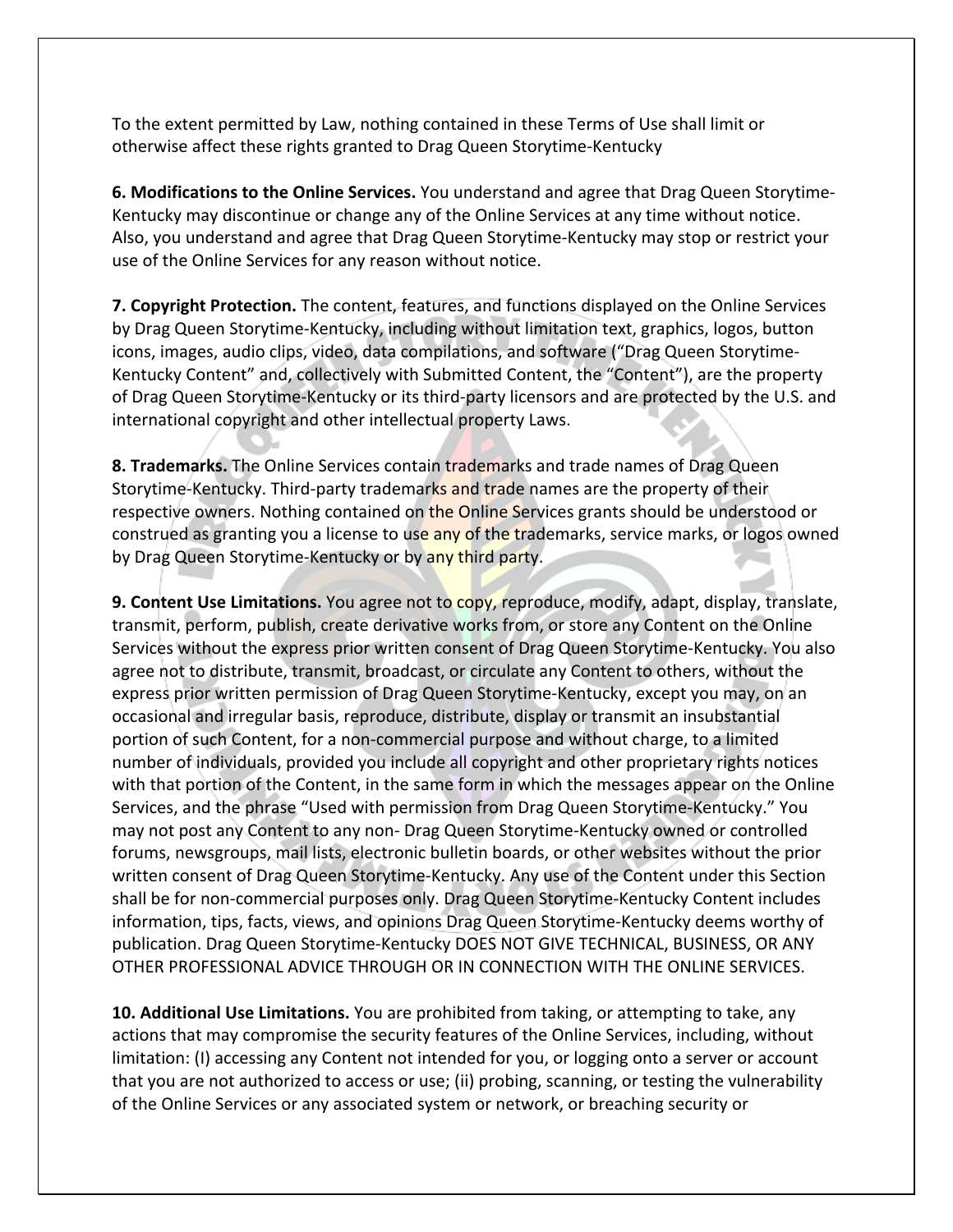authentication measures without proper authorization; (iii) interfering with services to any user, host, or network, including, without limitation, by means of submitting a virus to the Online Services, overloading, "flooding", "spamming", "mail bombing", or "crashing"; (iv) using the Online Services to send unsolicited e-mail, including, without limitation, promotions, or advertisements for products or services; (v) using any automatic or manual process to monitor or copy any portion of Drag Queen Storytime-Kentucky websites or the Online Services without Drag Queen Storytime-Kentucky prior written permission; (vi) forging any TCP/IP packet header or any part of the header information in any e-mail or in any posting using the Online Services; (vii) introducing any viruses, Trojan horses, worms, time bombs, cancelbots or other computer scripts or programming routines that are intended to damage, detrimentally interfere with, surreptitiously intercept or expropriate any system, data or personal information; or (viii) modifying, reverse-engineering, decompiling, disassembling, or otherwise reducing to a humanperceivable form any of the source code used by Drag Queen Storytime-Kentucky in providing the Online Services. Any system or network security violation may subject you to civil and criminal liability.

Our Online Services may be used only for lawful purposes. Transmission, posting, distribution, or storage of material or conduct in violation of any laws is strictly prohibited. You agree not to use the Online Services in any manner which causes, or may cause, any Infringement Violations concerning the property of Drag Queen Storytime-Kentucky or any third party. You shall be solely responsible for any violations of any laws and any Infringement Violations concerning the property of Drag Queen Storytime-Kentucky or any third-party rights caused by you. The burden of proving that your activities in connection with the Online Services do not violate any laws or cause any Infringement Violations rests solely with you.

**11. Violations.** Drag Queen Storytime-Kentucky may investigate reports of abuse or misuse and, if appropriate, limit or prohibit your use of the Online Services or modify your user profile to reflect its determinations. You agree that we may access your Account and records on a caseby-case basis to investigate complaints or allegations of abuse, infringement of third-party rights, or other unauthorized use of the Online Services Drag Queen Storytime-Kentucky does not intend to disclose the existence or occurrence of such an investigation unless required by law. Still, Drag Queen Storytime-Kentucky reserves the right to terminate your Account or your access to the Online Services immediately, with or without notice to you, if we believe you have violated any terms of these Terms of Use, furnished Drag Queen Storytime-Kentucky with false or misleading information, or interfered with the use of the Online Services by others. All determinations are final and are made at Drag Queen Storytime-Kentucky sole discretion. In agreeing to these Terms of Use, you agree to participate in investigations and be bound by Drag Queen Storytime-Kentucky determinations. If Drag Queen Storytime-Kentucky, in its sole discretion, determines that a violation of these Terms of Use has occurred, or if Drag Queen Storytime-Kentucky believes that your actions may cause legal liability for you, other users, or us, Drag Queen Storytime-Kentucky may take any steps or pursue any legal remedies that it believes are necessary or prudent, including, but not limited to, issuing a warning, filing a complaint, deleting any posted material from our Online Services, suspending or canceling your Account, releasing User Information, filing a report with the appropriate authorities and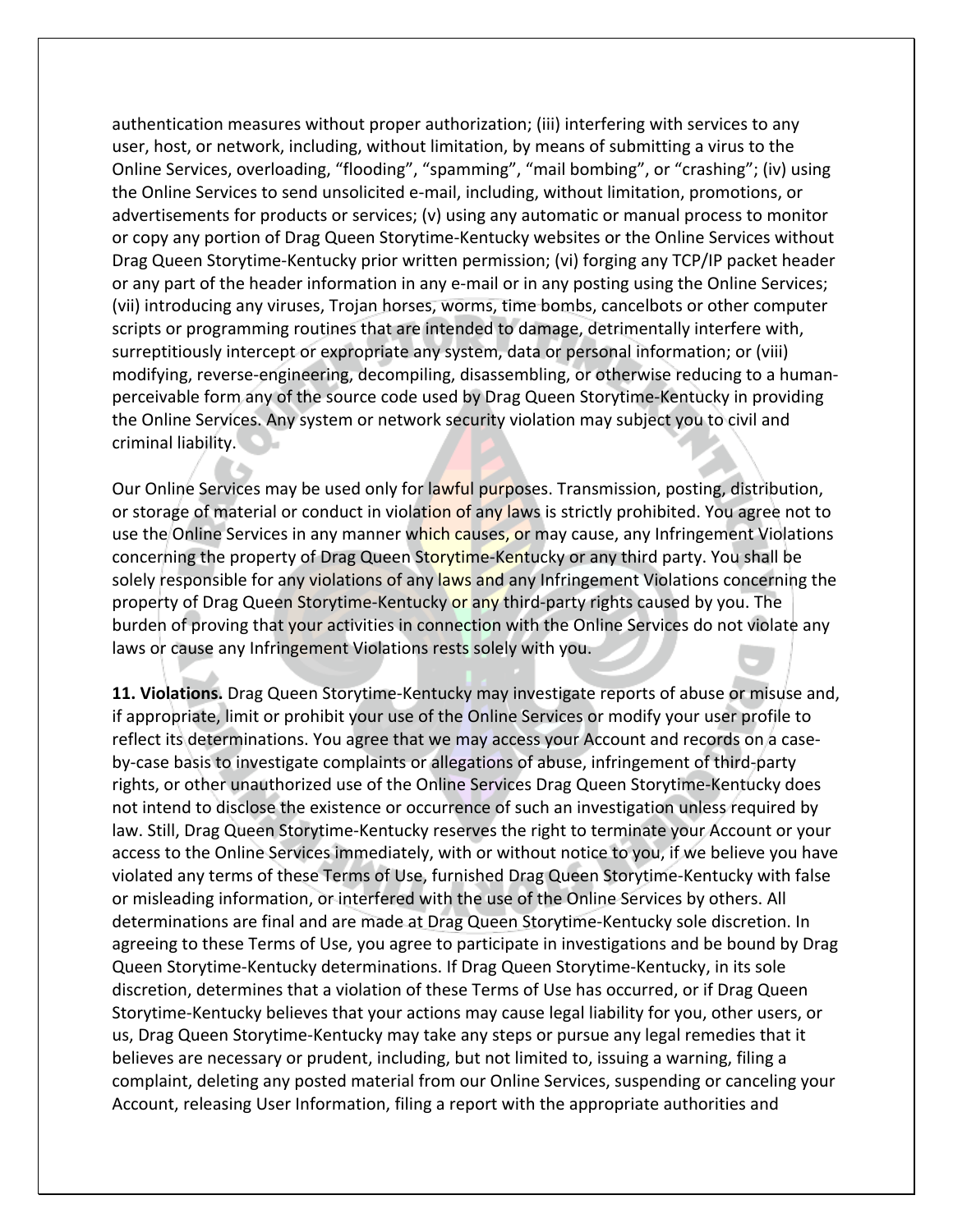exclude any person(s) who may have violated any terms of these Terms of Use Drag Queen Storytime-Kentucky may cooperate with any investigation by any federal, state, or local body or any court or tribunal. Such cooperation may be with or without notice to you.

**12. Linking Policy.** Drag Queen Storytime-Kentucky has entered into arrangements with sure third-party online service owners which allow us to place on such third party's website ("Third Party Site") and allows the third party to put on our Online Services a hyperlink (a "Link") or a banner advertisement ("Banner Ad") containing a link which allows our respective users to connect to the home page of Third Party Sites or our Online Services, as applicable. These Links and Banner Ads are provided for the benefit of the users of the Online Services. A Link or Banner Ad to or from a Third-Party Site does not imply that Drag Queen Storytime-Kentucky endorses the content on or the business of the Third-Party Site. You are solely responsible for determining the integrity and reliability of the information on the Third-Party Site. We are not responsible for the content, accuracy, or opinions expressed on any Third-Party Site. We will not, and are under no obligation to, investigate, monitor, or check the Third-Party Sites for accuracy, completeness, or any obscene, scandalous, inflammatory, pornographic, indecent, or profane defamatory, or unlawful content or materials. If you decide to leave the Online Services and access a Third-Party Site, you do so at your own risk. We are not responsible for the privacy policies applicable to Third Party Sites. Once you follow a link to a Third-Party Site, the Drag Queen Storytime-Kentucky Privacy Policy on the Online Services is no longer in effect concerning any activities connected to or conducted on such Third-Party Site. You should review the privacy policy available on the Third-Party Site.

**13. DISCLAIMER OF WARRANTIES.** Although Drag Queen Storytime-Kentucky strives to provide high-quality content, Drag Queen Storytime-Kentucky does not guarantee or warrant the Content's accuracy, completeness, or timeliness. YOU EXPRESSLY ACKNOWLEDGE AND AGREE THAT ACCESS TO AND USE OF THE ONLINE SERVICES, INCLUDING ITS CONTENT, ARE AT YOUR SOLE DISCRETION AND RISK. THE ONLINE SERVICES (INCLUDING CONTENT SUCH AS ITEM DESCRIPTIONS) ARE PROVIDED ON AN "AS IS," "WHERE IS," AND "AS AVAILABLE" BASIS. EXCEPT AS EXPRESSLY PROVIDED IN THESE TERMS OF USE, TO THE FULLEST EXTENT PERMITTED BY APPLICABLE LAW, Drag Queen Storytime-Kentucky EXPRESSLY DISCLAIMS ANY AND ALL WARRANTIES AND REPRESENTATIONS OF ANY KIND, WHETHER EXPRESS OR IMPLIED, ORAL OR WRITTEN, INCLUDING BUT NOT LIMITED TO THE IMPLIED WARRANTIES OF MERCHANTABILITY, SUITABILITY, REASONABLE CARE, SECURITY, QUALITY, TIMELINESS, AVAILABILITY, COMPLETENESS, RELIABILITY, ACCURACY, TRUTHFULNESS, FITNESS FOR A PARTICULAR PURPOSE, TITLE AND/Noninfringement IN RESPECT OF THE ONLINE SERVICES (INCLUDING, WITHOUT LIMITATION, ALL CONTENT THEREON), OR COMPLETENESS OF THE INFORMATION POSTED concerning ANY ITEMS OFFERED FOR BID OR SALE OR MATERIALS POSTED BY Drag Queen Storytime-Kentucky, ITS PARTNERS, OR OTHER THIRD PARTIES (INCLUDING OTHER USERS) OR ANY OTHER MATERIALS AVAILABLE THROUGH THE ONLINE SERVICES. Drag Queen Storytime-Kentucky MAKES NO WARRANTY THAT THE ONLINE SERVICES, INCLUDING THE CONTENT, WILL MEET YOUR REQUIREMENTS, OR THAT ACCESS TO OR USE OF THE ONLINE SERVICES WILL BE UNINTERRUPTED, TIMELY, SECURE, VIRUS-FREE, OR ERROR-FREE. YOU UNDERSTAND AND AGREE THAT SUBJECT TO Drag Queen Storytime-Kentucky PRIVACY POLICY,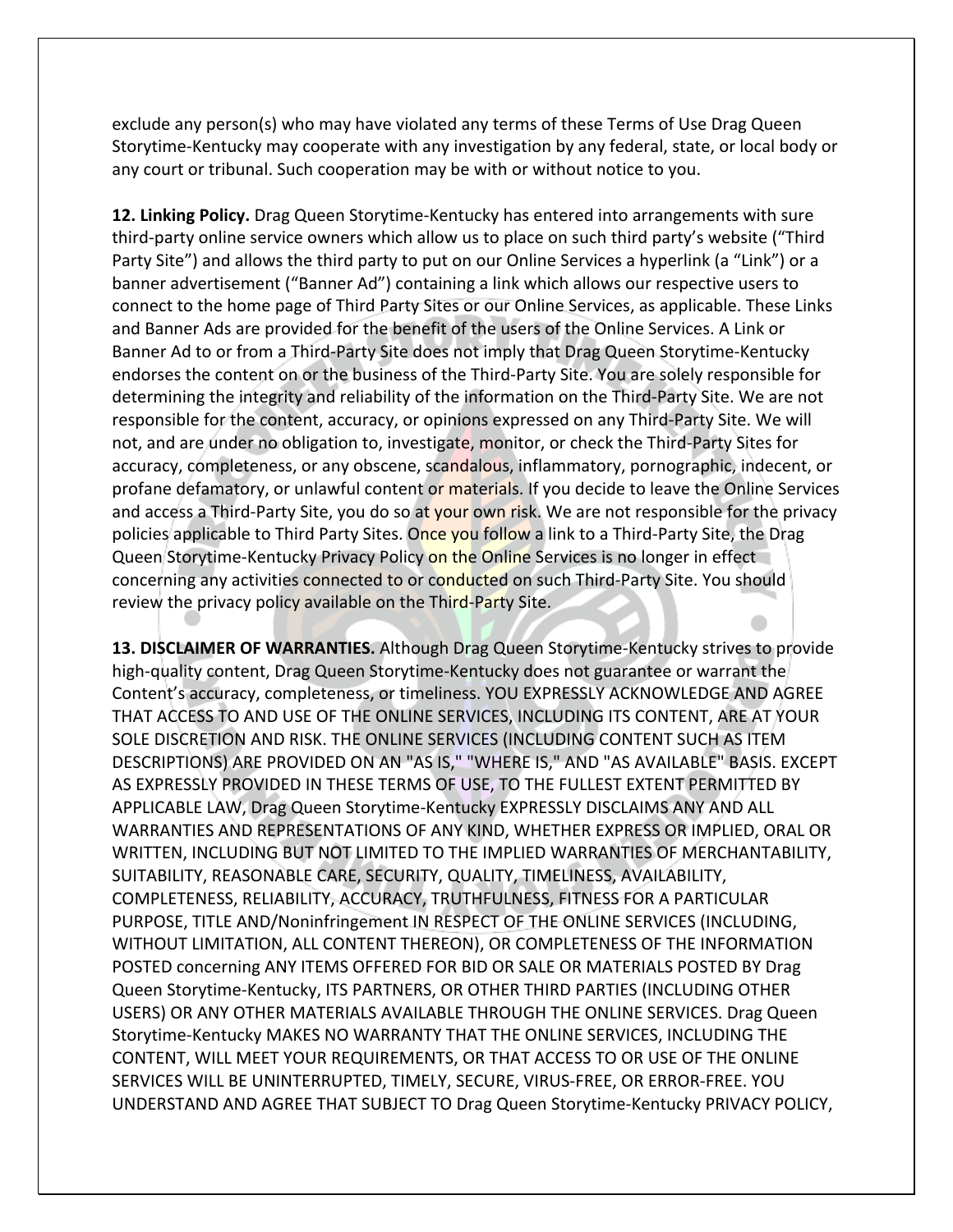ANY DOCUMENT and DATA DOWNLOADED, UPLOADED OR OTHERWISE OBTAINED THROUGH THE USE OF THE ONLINE SERVICES IS DONE AT YOUR DISCRETION AND RISK AND THAT YOU ARE SOLELY RESPONSIBLE FOR ANY DAMAGE TO YOUR COMPUTER SYSTEM OR LOSS OF DATA THAT RESULTS FROM THE DOWNLOAD OR UPLOAD OF SUCH MATERIAL and DATA. Drag Queen Storytime-Kentucky MAKES NO WARRANTIES OR REPRESENTATIONS REGARDING ANY INFORMATION OBTAINED FROM ANY LINKED THIRD-PARTY SITE. SOME JURISDICTIONS DO NOT ALLOW THE EXCLUSION OF CERTAIN WARRANTIES, SO SOME OF THE ABOVE EXCLUSIONS MAY NOT APPLY TO YOU.

**14. LIMITATION OF LIABILITY.** BY USING THE ONLINE SERVICES, INCLUDING THE CONTENT, YOU AGREE THAT UNDER NO CIRCUMSTANCE WILL Drag Queen Storytime-Kentucky OR ITS OFFICERS, DIRECTORS, EMPLOYEES, AGENTS, PARENTS, PARTNERS, AFFILIATES OR THIRD PARTY LICENSORS BE LIABLE FOR (I) ANY INFORMATION (REGARDLESS OF WHETHER PROVIDED OR OMITTED BY Drag Queen Storytime-Kentucky, ITS PARTNERS, OR OTHER THIRD PARTIES (INCLUDING OTHER USERS)) CONTAINED IN, DISPLAYED ON OR OMITTED FROM THE ONLINE SERVICES; (II) ANY PERSON'S RELIANCE ON THE ONLINE SERVICES, INCLUDING THE CONTENT (REGARDLESS OF WHETHER PROVIDED BY Drag Queen Storytime-Kentucky, ITS PARTNERS, OR OTHER THIRD PARTIES (INCLUDING OTHER USERS), WHETHER OR NOT THE ONLINE SERVICES, INCLUDING THE CONTENT, ARE CORRECT (OR ADEQUATELY PERFORMED), CURRENT OR COMPLETE; (III) THE CONSEQUENCES OF ANY ACTION YOU OR ANY OTHER PERSON TAKES OR FAILS TO TAKE BASED ON THE ONLINE SERVICES BY OR AS A RESULT OF THE USE OF THE ONLINE SERVICES; (IV) UNAUTHORIZED ACCESS TO OR ALTERATION OF YOUR OR OTHER USER'S TRANSMISSIONS OR DATA; (V) THE LOSS OF ANY PERSONAL DATA THROUGH THE ONLINE SERVICES; (VI) DAMAGES CAUSED BY ANY ITEM OR SERVICE BOUGHT THROUGH THE ONLINE SERVICES; (VII) ANY CONDUCT BY ANY USER ASSOCIATED WITH THE ONLINE SERVICES, INCLUDING WITHOUT LIMITATION ANY SURVEYS, CHAT ROOMS, MESSAGE BOARDS OR OTHER ONLINE SERVICES CURRENTLY OFFERED OR OFFERED IN THE FUTURE. IN NO EVENT SHALL Drag Queen Storytime-Kentucky OR ITS OFFICERS, DIRECTORS, EMPLOYEES, AGENTS, PARENTS, SUBSIDIARIES, PARTNERS OR AFFILIATES BE LIABLE FOR ANY INDIRECT, INCIDENTAL, SPECIAL, CONSEQUENTIAL, PUNITIVE OR EXEMPLARY DAMAGES RESULTING FROM ACCESS TO, THE USE OF, OR THE INABILITY TO USE THE ONLINE SERVICES, INCLUDING BUT NOT LIMITED TO, UNAUTHORIZED ACCESS TO OR ALTERATION OF TRANSMISSIONS OR DATA, INCLUDING DAMAGES FOR LOSS OF PROFITS, USE, DATA OR OTHER INTANGIBLE PROPERTY, EVEN IF Drag Queen Storytime-Kentucky HAS BEEN ADVISED OF THE POSSIBILITY OF SUCH DAMAGES, EVEN IF ANY LIMITED REMEDY SPECIFIED HEREIN IS FOUND TO HAVE FAILED OF ITS ESSENTIAL PURPOSE, AND TO THE FULLEST EXTENT PERMITTED BY THE APPLICABLE LAW. IF Drag Queen Storytime-Kentucky IS FOUND LIABLE, ITS LIABILITY TO YOU IS LIMITED TO \$500. SOME JURISDICTIONS DO NOT ALLOW THE LIMITATION OR EXCLUSION OF LIABILITY FOR INDIRECT, INCIDENTAL, SPECIAL, CONSEQUENTIAL, PUNITIVE, OR EXEMPLARY DAMAGES, SO SOME OF THE ABOVE LIMITATIONS MAY NOT APPLY TO YOU. These limitations apply, among another thing other things, to any third-party claims against Drag Queen Storytime-Kentucky. You agree that the provisions of Sections 13-16 represent a reasonable allocation of the risks under these Terms of Use and that Drag Queen Storytime-Kentucky allows you to access and use the Online Services based on the percentage of risk and the limitations of liability specified herein.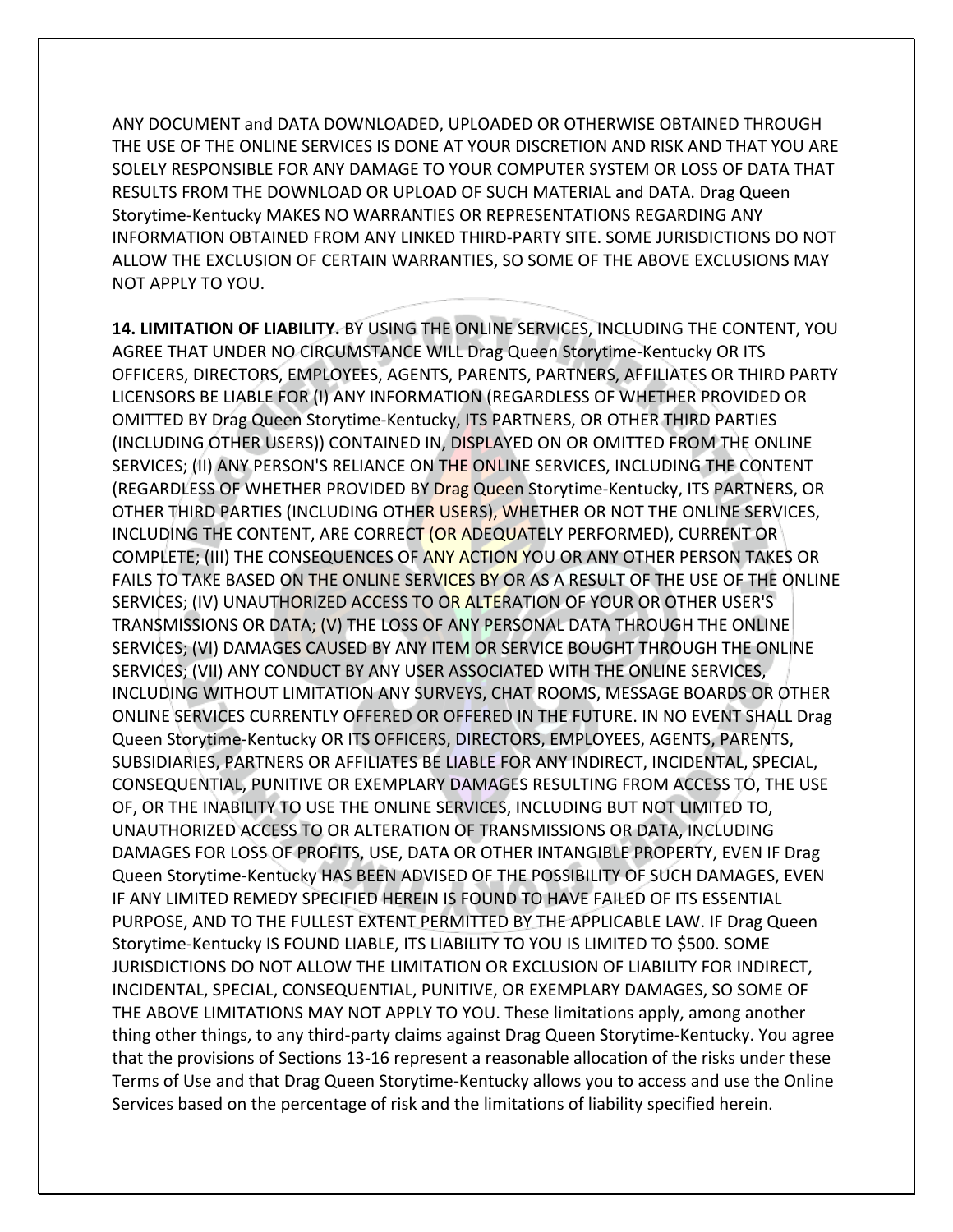**15. WAIVER OF CLAIMS.** BY USING THE ONLINE SERVICES, YOU SIGNIFY YOUR AGREEMENT TO AND DO at this moment WAIVE ALL CLAIMS WHICH HAVE NOT BEEN FILED BUT MAY HAVE ACCRUED AGAINST Drag Queen Storytime-Kentucky OR ITS OFFICERS, DIRECTORS, EMPLOYEES, AGENTS, PARENTS, PARTNERS AND AFFILIATES BEFORE OR AS OF THE DATE OF YOUR ACCESS TO OR USE OF THE ONLINE SERVICES, FOR ALL CLAIMS ARISING OUT OF OR RELATED TO YOUR ACCESS TO OR USE OF THE ONLINE SERVICES, WHETHER IN LAW OR EQUITY, AND SUCH CLAIMS ARE FOREVER BARRED.

**16. Indemnity.** You agree to defend, indemnify and hold harmless Drag Queen Storytime-Kentucky its affiliates, providers, or its and their respective officers, directors, partners, shareholders, employees, contractors, agents, licensors, suppliers, service providers, advertisers, instructors, staff, successors or assigns ("Drag Queen Storytime-Kentucky Parties") against any claims and expenses, including attorneys' fees, resulting from or otherwise arising out of your access to or use of the Online Services or breach of these Terms of Use, including, but not limited to: forum postings; communications by and among you, Drag Queen Storytime-Kentucky, other users, our business partners, and other third parties; and Infringement Violations and violation of Laws by you.

**17. Revocation of Access.** Drag Queen Storytime-Kentucky reserves the right, at any time and at its sole discretion, to suspend or revoke your access to the Online Services or any use authorizations relating to the Online Services granted to you.

**18. Use of Software.** We may make specific software available to you from the Online Services. If you download software from the Online Services, the software, including all files and images contained in or generated by the software, and accompanying data (collectively, "Software"), are deemed licensed to you by Drag Queen Storytime-Kentucky, for your personal, noncommercial, home use only. You acknowledge and agree that your access to and use the Software may be subject to additional terms. Such download does not transfer either the title or the intellectual property rights to the Software. We and our third-party licensors retain complete title to the Software and all intellectual property rights therein. You shall not sell, redistribute, or reproduce the Software, nor shall you decompile, reverse-engineer, disassemble, or otherwise convert the Software to a human-perceivable form. You agree to comply with all United States and other applicable laws relating to the Software's export, reexport, or transshipment. Drag Queen Storytime-Kentucky or its licensors own all trademarks and logos, and you shall not copy or use them in any manner.

**19. User Input.** Drag Queen Story-Kentucky for any purpose without compensation to the contributor, subject to Drag Queen Storytime-Kentucky Privacy Policy.

**20. MANDATORY ARBITRATION.** You agree and understand that this Section is deemed to be a "written agreement to arbitrate" under the Federal Arbitration Act, satisfies the "writing" requirement of that act, applies to your use of the time-Kentucky may use all electronic mail or communications provided by you to Drag Queen Storytime-Kentucky devices, and governs all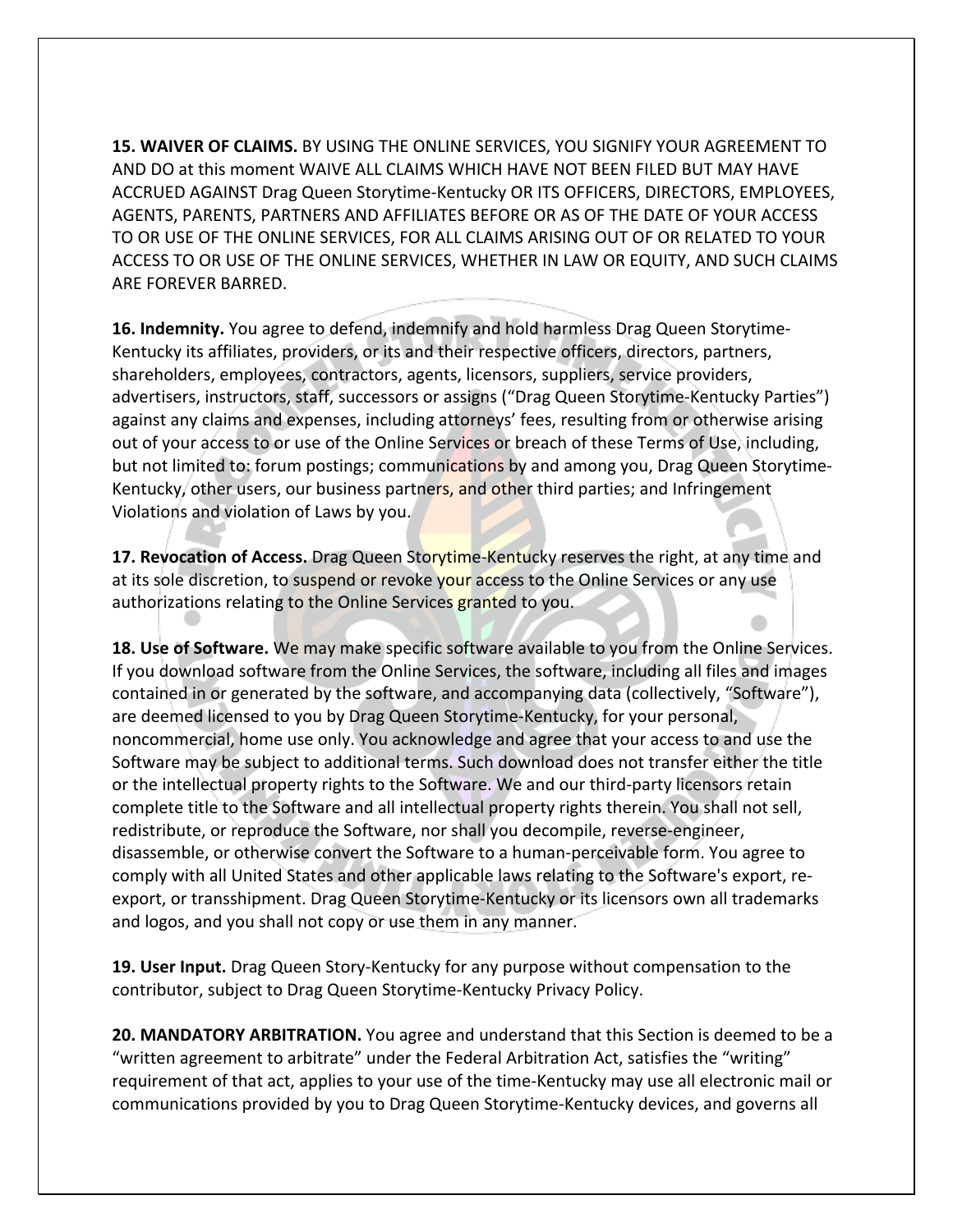claims, disputes, or controversies between you and Drag Queen Storytime-Kentucky and each and all Drag Queen Storytime-Kentucky Parties, including but not limited to tort and contract claims, claims based upon any federal, state, or local statute, law, order, ordinance, or regulation, and lawsuits over the applicability of this arbitration provision (collectively "Claims"). This Section can only be changed or terminated upon mutual agreement. You understand and agree that all Claims shall be resolved by final and binding arbitration using the American Arbitration Association's ("AAA") Commercial Arbitration Rules ("AAA Rules") in effect on the date of initiation of the arbitration, except as to those AAA Rules that conflict with or differ from this Terms of Use, by one or more arbitrators appointed by said rules at a location within Kentucky. Any controversy concerning whether a dispute is arbitrable shall be determined by the arbitrator(s) and not by the court. In arbitration, as with a court, the arbitrator must honor the terms of this Terms of Use and may award the prevailing party damages and other relief (including attorneys' fees).

# HOWEVER, WITH ARBITRATION: (A) THERE IS NO JUDGE OR JURY, (B) THE ARBITRATION PROCEEDINGS AND ARBITRATION OUTCOME ARE SUBJECT TO CERTAIN CONFIDENTIALITY RULES, AND (C) JUDICIAL REVIEW OF THE ARBITRATION OUTCOME IS LIMITED.

Each party to the arbitration will have the right, at its own expense, to be represented by an attorney or other advocate of its choosing. You and we will pay the administrative and arbitrator's fees and by the applicable arbitration rules; but, if applicable, arbitration rules or laws require Drag Queen Storytime-Kentucky to produce a more significant portion or all such fees and costs for this Section to be enforceable. Drag Queen Storytime-Kentucky will have the right to elect to pay the payments to proceed to arbitration. The arbitrator's decision must consist of a written statement stating the disposition of each disputed claim. It must provide a view of the essential findings and conclusions on which the decision (any waif any) is based. Judgment on the arbitration decision and award (if any) may be entered in or by any court with jurisdiction over the parties under Section 9 of the Federal Arbitration Act.

NO CLASS ACTION MATTERS. You agree that disputes will be arbitrated only on an individual basis and will not be consolidated with any other arbitrations or other proceedings that involve any claim or controversy of any other party, such as class action claims or private attorney general representative actions, with claims solely for injunctive relief brought under unfair competition law. If any arbitration provision is deemed unlawful, void, or unenforceable, that provision shall be severable from the remainder of this paragraph, which shall remain fully enforceable. AGREEMENT TO THESE TERMS CONSTITUTES AN AGREEMENT TO PURSUE YOUR CLAIM FOR ALLEGED DAMAGES ONLY ON AN INDIVIDUAL BASIS AND A WAIVER OF THE ABILITY TO PURSUE YOUR CLAIM IN A CLASS ACTION.

You may elect to pursue your claim in small claims court rather than arbitration if you provide us with written notice of your intention to do so within 60 days of your purchase. The arbitration or small-claims court proceeding will be limited solely to you. You acknowledge that the Online Services, including the Content, are controlled and originate from the United States. Drag Queen Storytime-Kentucky does not represent any content appropriate or available for use in other locations. Drag Queen Storytime-Kentucky has no responsibility for accessing the Online Services from territories where the Content may be illegal or otherwise prohibited. If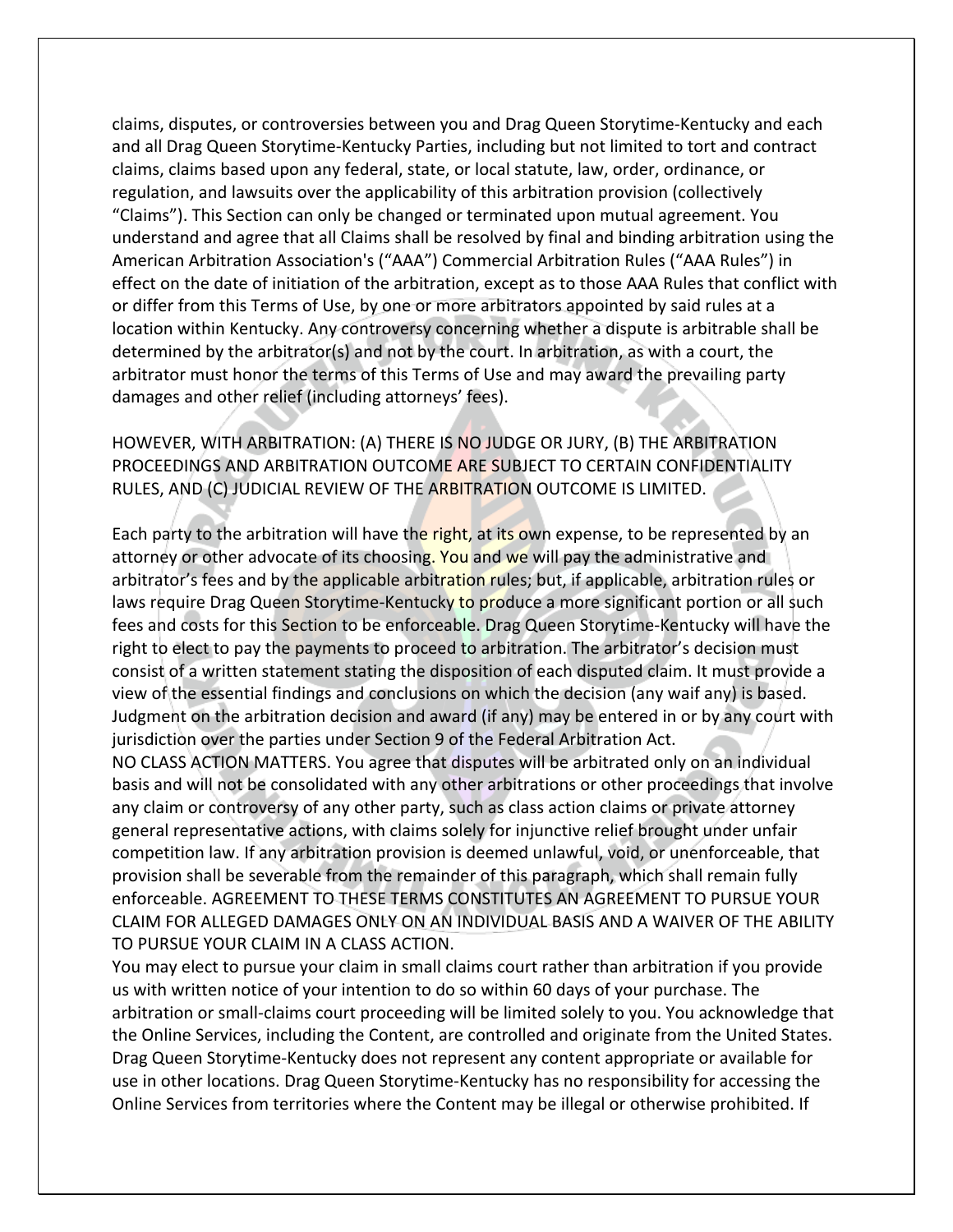you choose to access the Online Services from other locations, you do so at your own risk, and you are responsible for compliance with applicable local laws. Any claim relating to the use of the Online Services, including any Content, shall be governed by the internal substantive laws of the State of Kentucky, without regard to its conflicts of laws rules, and shall be resolved under Section 20 of this Terms Use. User expressly consents to the jurisdiction of Georgia's state and federal courts for any such claim. The United Nations Convention on Contracts for the International Sale of Goods shall not apply to these Terms of Use.

**22. Notices.** Any notices given under these Terms of Use that are directed to Drag Queen Storytime-Kentucky shall be given by personal delivery, overnight courier, or registered or certified mail to: Drag Queen Storytime-Kentucky, PO Box 20323 Louisville, Kentucky 40250 We may update the address for notices to us by posting information on the Online Service. News provided by personal delivery will be compelling immediately, provided you obtain and keep that written confirmation of receipt. Notices News provided by overnight courier will be effective one business day after they are sent. Information provided by registered or certified mail will be good three business days after sent shipped.

Any notice from Drag Queen Storytime-Kentucky that is directed to you shall be delivered (I) by posting to the Online Service, (ii) by mail to the mailing address you provided us at the time of registration, or (iii) by email to the email address you provided us at the time of Registration. Notice shall be deemed given immediately upon posting to the Online Services, (ii) twenty-four (24) hours after email is sent, unless we are notified that the email address is invalid or, (iii) in the case of a notice sent via mail, three (3) business days after the date of mailing.  $\Box$ 

**23. General.** These Terms of Use constitute the entire agreement between Drag Queen Storytime-Kentucky, and you concerning your use of the Online Services and supersede all previous and contemporaneous agreements, proposals, and communications, written or oral, concerning this subject matter. Headings are for reference purposes only and in no way define, limit, construe or describe the scope or extent of any section. If any part of these Terms of Use is deemed invalid or void, that part of these Terms of Use shall be deemed severable and shall. It shall not affect the validity or enforceability of any of the remaining conditions. Drag Queen Storytime-Kentucky failure to act concerning a breach by you or others does not waive our right to work with similar breaches. No agency, partnership, joint venture, employer-employee, or franchiser-franchisee relationship is intended or created by these Terms of Use. You may terminate these Terms of Use for convenience at any time by refraining from accessing or using the Online Services. Drag Queen Storytime-Kentucky may terminate these Terms of Use for convenience at any time by sending a notice to you or discontinuing your access to the Online Services. The preamble section and Sections 5, 7, 8, 9, 10, 11, 13, 14, 15, 16, 18, 20, 21, 22, 23, and 25 shall survive any expiration or termination of these terms Use.

**24. Infringement Policy.** Under § 201.38 and the Digital Millennium Copyright Act (the "DMCA"), Drag Queen Storytime-Kentucky respects the intellectual property of others, and we ask our users to do the same. Drag Queen Storytime-Kentucky may cancel postings and terminate the accounts of users who may be causing Infringement Violations in appropriate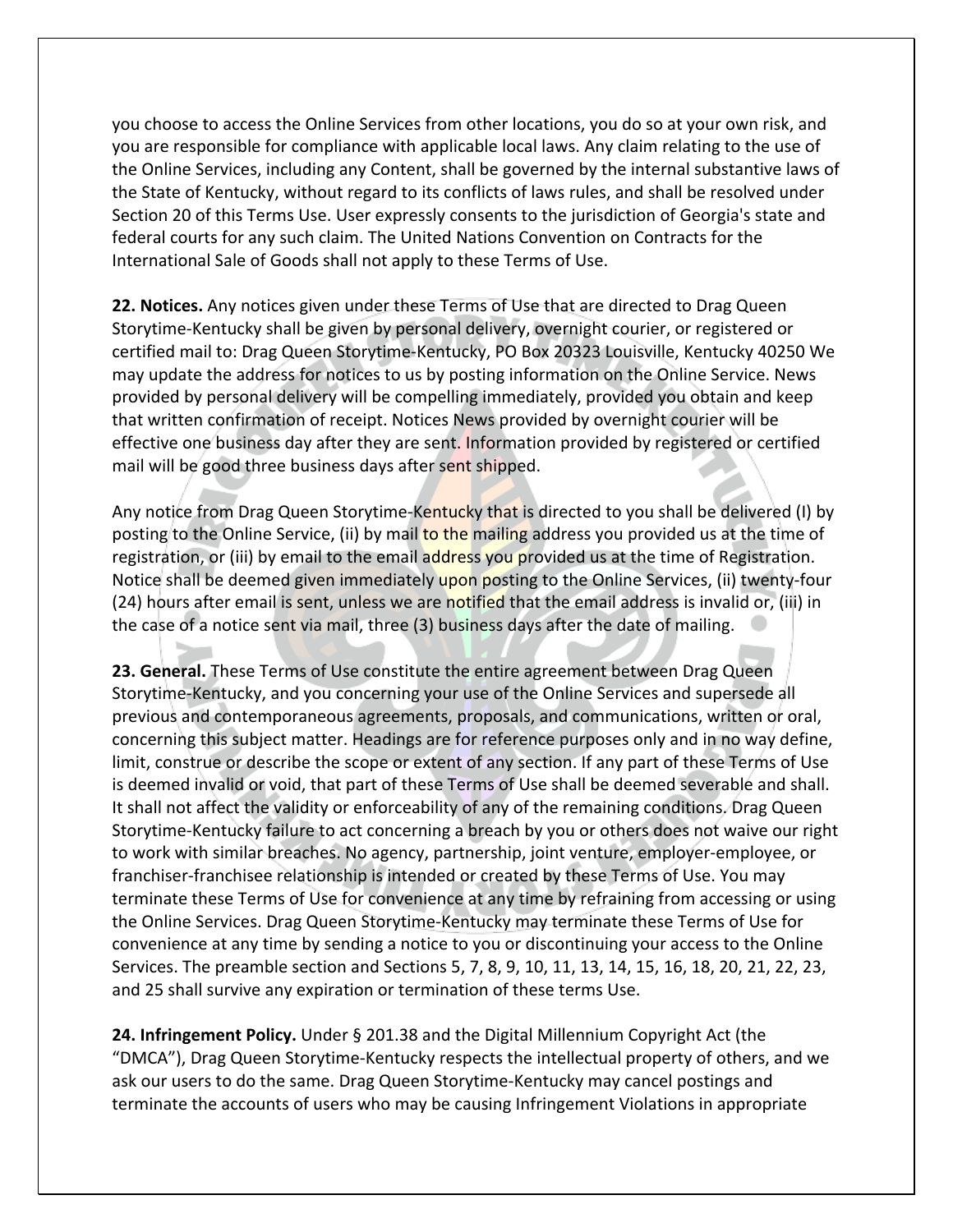circumstances and at its discretion.

If you have found that your work has been copied in a way that constitutes copyright infringement, or your intellectual property rights have been violated, please submit the following information to our Designated Agent as identified below.

A. A physical or electronic signature of a person authorized to act on behalf of the owner of an exclusive right that is allegedly infringed; B. Identification of the copyrighted work claimed to have been infringed, or if a single notification covers multiple copyrighted works at a single online website, a list of such works at that website; C. Identification of the material that is claimed to be infringing or to be the subject of infringing activity and that is to be removed or access to which is to be disabled, and information reasonably sufficient to permit Drag Queen Storytime-Kentucky to locate the material; D. Information reasonably sufficient to permit Drag Queen Storytime-Kentucky to contact you, such as an address, telephone number, and if available, an electronic mail address at which you may be contacted; E. A statement that you have a good faith belief that use of the material in the manner complained of is not authorized by the copyright owner, its agent, or the law, and F. A statement that the information in the notification is accurate and, under penalty of perjury, that you are authorized to act on behalf of the owner of an exclusive right that is allegedly infringed.

DMCA COUNTER-NOTIFICATION PROCEDURE (FOR COPYRIGHTED WORKS ONLY): After Drag Queen Storytime-Kentucky notifies a user that it has removed or disabled access to the user's post because it contains material that allegedly infringes a third party's copyright, the user may give Drag Queen Storytime-Kentucky a statutory counter-notification under the DMCA to have the material in question restored. Any counter-notifications must be given in writing by email, fax, or regular mail (see below) to Drag Queen Storytime-Kentucky Designated Agent as identified below and must contain the following elements:

A. Your physical or electronic signature; B. A description of the material that was taken down, C. The URL of the material before it was taken down, D. A statement under penalty of perjury that you have a good faith belief that the material was removed or disabled because of mistake or misidentification of the item to be removed or disabled, E. Your name, address, and telephone number; and F. A statement that you consent to the jurisdiction of the federal district court where your address is located (or if you reside outside the United States, that you agree to jurisdiction in Kentucky), and that you will accept service of process from the person who provided notification.

You may be found liable for damages (including costs and attorneys' fees) if you materially misrepresent that a product or activity does not infringe the copyrights of others. If you are unsure whether specific material may infringe another's copyright, we recommend that you first discuss this issue with legal counsel.

Please note that Drag Queen Storytime-Kentucky enforces a policy that allows the termination of users who are repeat infringers in appropriate circumstances. Please get in touch with Drag Queen Storytime-Kentucky Designated Agent to Receive Notification of Claimed Infringement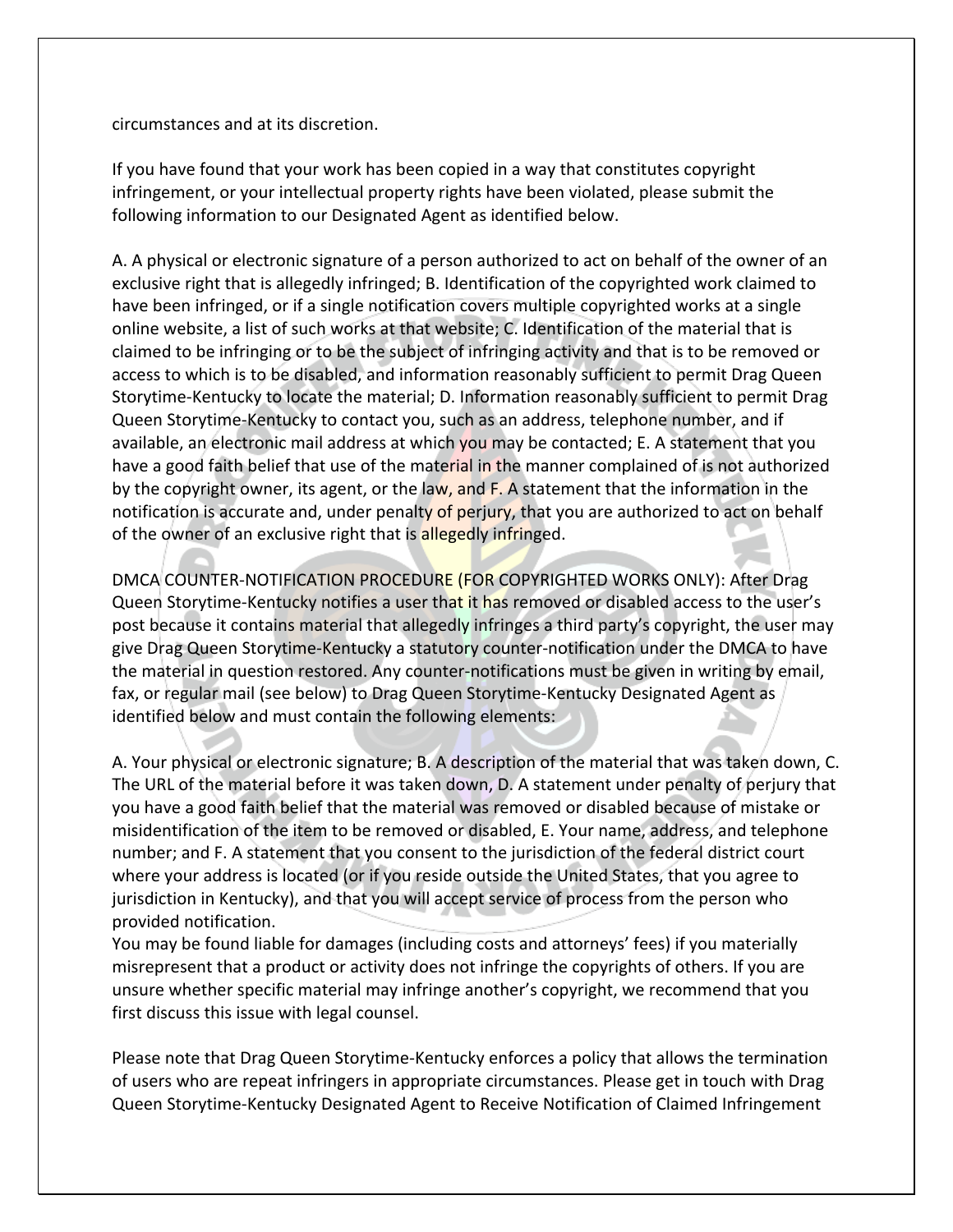at the following address:

# **Designated Agent**

Drag Queen Storytime-Kentucky Attn: Infringement PO BOX 20323 Louisville, Kentucky 40250 Phone:5022948092 Email: info@dqstky.org

**25. Safety Measures Related to COVID-19 & Other Infectious and Communicable Diseases.** We have implemented several new safety measures based on government mandates and guidance from health authorities, such as the Centers for Disease Control and Prevention ("CDC"), health organizations, appropriate government agencies, and applicable state and local governments. While visiting Drag Queen Storytime-Kentucky properties, you must follow all posted instructions (collectively, the "Properties"). The added safety measures include the following:

A. Vaccination Definitions. As used herein, the term "Fully Vaccinated" refers to an individual present on any of the Properties (a "Guest") who, no less than two (2) weeks before entry to the applicable Property, received a one dose COVID-19 vaccine (such as the COVID-19 vaccine manufactured by Johnson & Johnson) or the second dose of a two-dose COVID-19 vaccine (such as the COVID-19 vaccines manufactured by Pfizer or Moderna). To be considered Fully Vaccinated, the vaccinations must be current by the applicable manufacturer's guidelines, including the timing of vaccine shots and booster requirements. The term "Non-Fully Vaccinated" refers to a Guest who does not meet the definition of Fully Vaccinated.

# B. Entry Criteria.

(I) Non-Fully Vaccinated Guests who are over twelve (12) years of age must, before admittance to any of the Properties, notify Drag Queen Storytime-Kentucky personnel if they fail to meet any of the health screening criteria posted at the Property ("Entry Criteria"). An individual who reports that they fail to meet any Entry Criteria will be directed to an additional location for assistance and may be prohibited entry to the applicable Property Drag Queen Storytime-Kentucky may offer refunds at its discretion. By purchasing an admission ticket(s) and pass(es) and entering the Properties, you acknowledge and confirm on your behalf. On behalf of any individual who uses the admission ticket(s) and passes (es) you purchased (including any minor children), you will, in good faith, review such Entry Criteria and report any failed Entry Criteria or questions relating to such Entry Criteria to Drag Queen Storytime-Kentucky personnel before entry to the Property.

(ii) Guests that are Fully Vaccinated or are twelve (12) years of age or under do not have to comply with these requirements related to Entry Criteria.

C. Physical Distancing.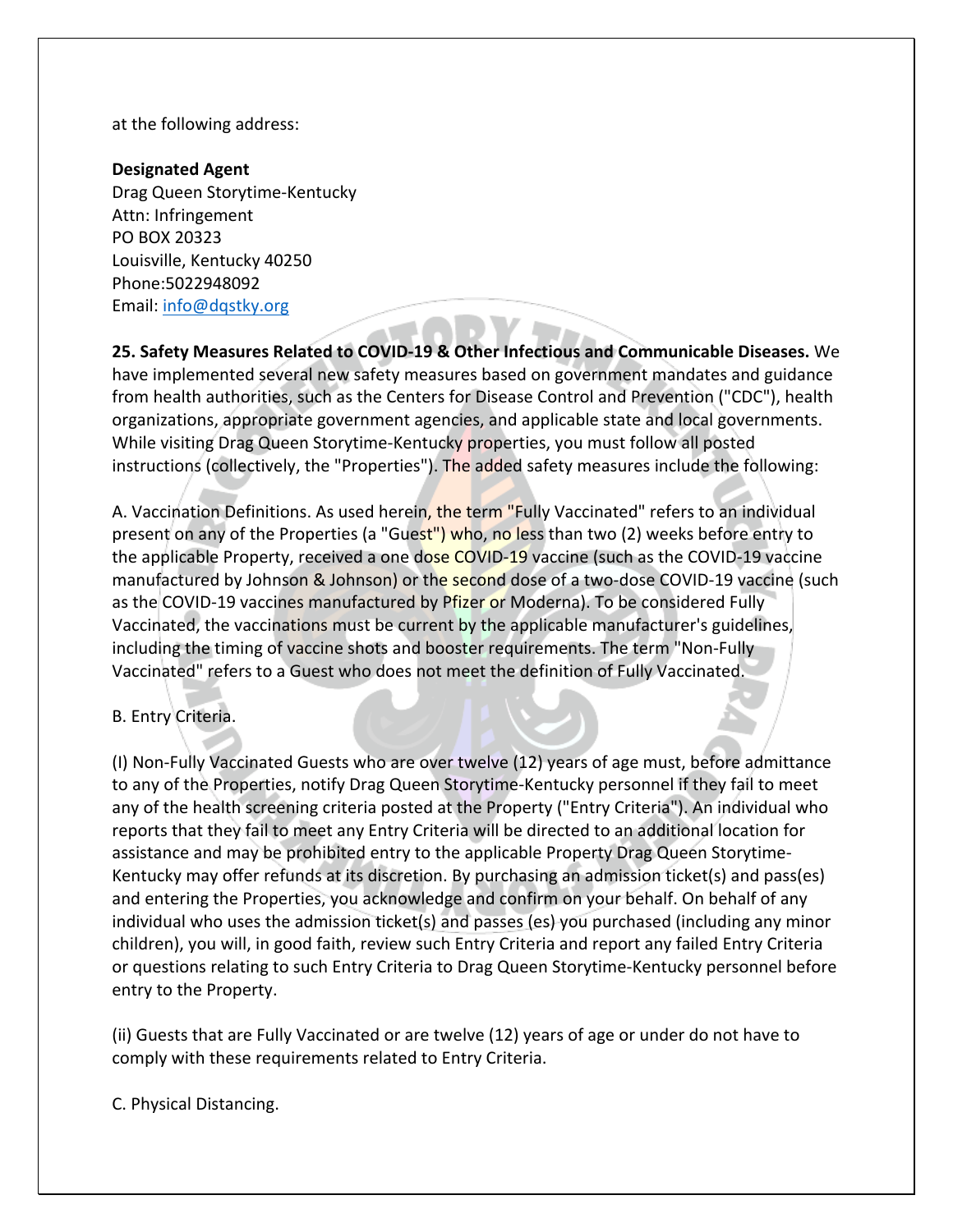(I) Non-Fully Vaccinated Guests who are over twelve (12) years of age must, to the extent possible, maintain a physical distance of at least six feet from any individual that is not a part of their immediate household ("Physical Distancing"). Non-Fully Vaccinated Guests over twelve (12) years of age are required to follow the directional signage and ground markings installed to assist Guests to responsibly move throughout the Properties and promote proper Physical Distancing when queuing is needed at a location.

(ii) Guests that are Fully Vaccinated or are twelve (12) years of age or under do not have to comply with these requirements related to Physical Distancing.

### D. Masks.

(I) Non-Fully Vaccinated Guests who are over twelve (12) years of age must wear face coverings as set forth herein or as directed by signage or Drag Queen Storytime-Kentucky personnel when visiting the Properties. Non-Fully Vaccinated Guests over twelve (12) years of age must always wear face coverings indoors (except when eating or drinking). Guests are generally not required to wear face coverings when outside. However, Non-Fully Vaccinated Guests over twelve (12) years of age must wear face coverings during entry screening and through the front gate.

(ii) The use of masks and face coverings is optional for Guests that are Fully Vaccinated or are twelve (12) years of age or under.

**Express Assumption of Risk & Release of Liability.** Please note that the CDC advises that older adults and people of any age who have severe underlying medical conditions might be at higher risk for severe illness from COVID-19. Guests should evaluate their risk in determining whether to enter Drag Queen Storytime-Kentucky. People who show no symptoms can spread COVID-19 if they are infected. Any interaction with the public poses an elevated risk of being exposed to COVID-19, and we cannot guarantee that you will not be exposed during your visit. This Section 25 is an acknowledgment and voluntary express assumption of risk and release of liability as it relates to the dangers of being exposed to or contracting COVID-19 (as defined by the World Health Organization and any strains, variants, or mutations thereof), the Coronavirus that causes COVID-19, or any other communicable and infectious disease while visiting the Properties. By purchasing an admission ticket(s) and pass(es) and entering the Properties, you are acknowledging and confirming on your behalf and on behalf of any individual who uses the admission ticket(s) and passes (es) you purchased to enter the Properties (including any minor children), both now and in the future, that you understand and voluntarily expressly assume the risk that during your visit you may be exposed to COVID-19, the Coronavirus that causes COVID-19, or other communicable and infectious diseases. You expressly understand that these risks include contracting COVID-19 or other contagious and infectious diseases and the associated dangers, medical complications, and physical and mental injuries, both foreseen and unforeseen, resulting from COVID-19 or other communicable and contagious diseases. You further acknowledge and understand that any interaction with the general public poses an elevated, inherent risk of being exposed to and contracting infectious and infectious diseases,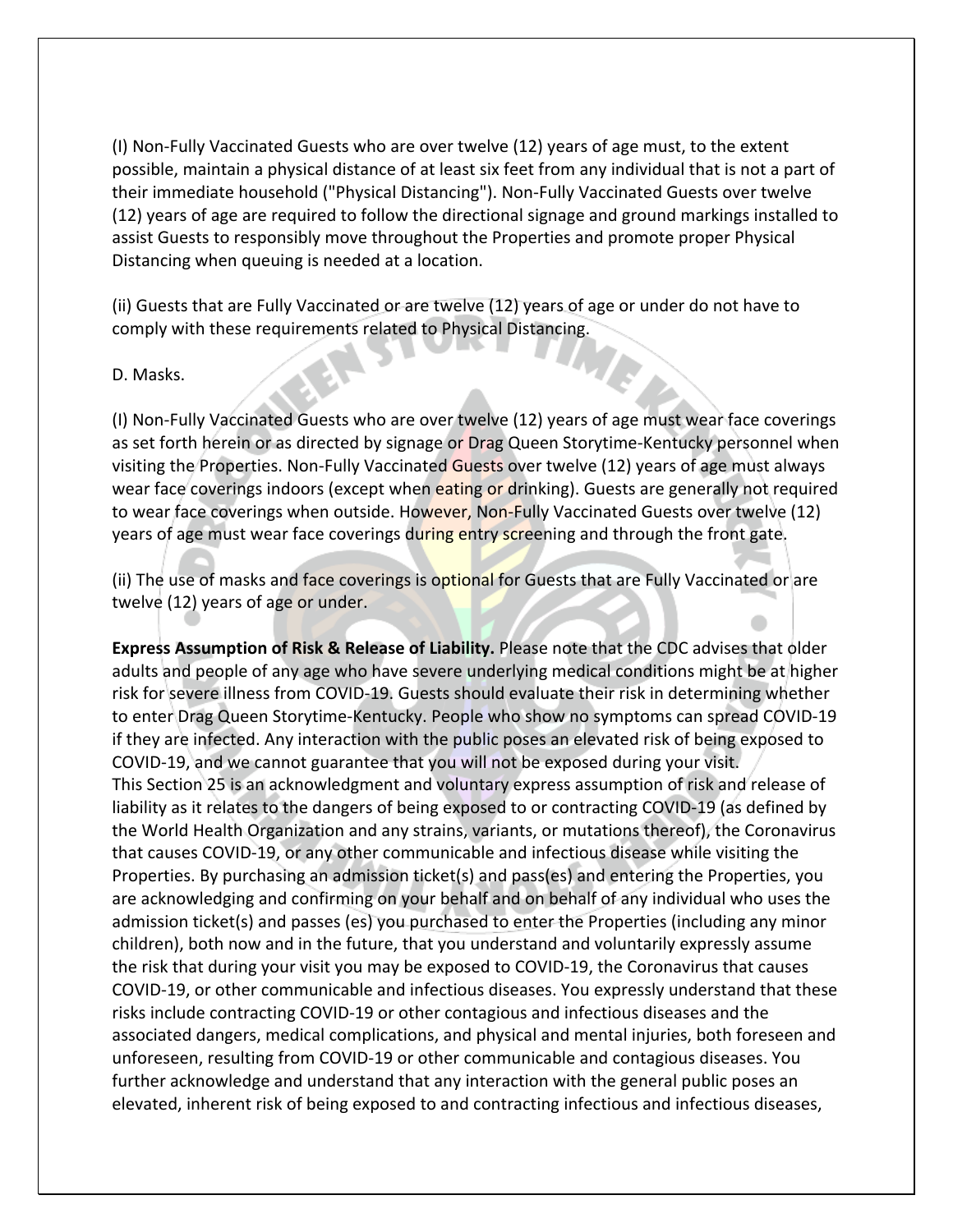including, but not limited to, COVID-19 and the Coronavirus that causes COVID-19, that Drag Queen Storytime-Kentucky cannot guarantee that you will not be exposed during your visit to the Properties and that as such, potential exposure to or contraction of COVID-19 or any other communicable and infectious diseases are risks inherent in your decision to visit the Properties and cannot be eliminated. You further acknowledge and understand that if infected with COVID-19, the Coronavirus that causes COVID-19, or any other communicable and infectious disease, you may infect others you subsequently come in to contact with, even if you are not experiencing or displaying any symptoms of illness yourself, and that the risk of spreading COVID-19 to others remains even after you depart the Properties. The same is true for many other communicable and infectious diseases you may be exposed to during your visit. You and Drag Queen Storytime-Kentucky further agree that we both intend this Section 25 to be a binding and complete release of liability for negligence and the inherent risks associated with visiting the Properties during an epidemic or pandemic concerning any controversy, claim or dispute that may arise out of or during your visit to the Properties that is related to exposure to or the contraction of any communicable and infectious disease, including, but not limited to, COVID-19 or the Coronavirus that causes COVID-19. Expressly, you agree that: YOU, ON BEHALF OF YOURSELF AND YOUR PERSONAL REPRESENTATIVES, HEIRS, SPOUSE, GUARDIANS, EXECUTORS, ADMINISTRATORS, SUCCESSORS, ASSIGNS AND NEXT OF KIN) HEREBY RELEASE AND DISCHARGE, AGREE TO INDEMNIFY AND DEFEND, AND COVENANT NOT TO SUE Drag Queen Storytime-Kentucky AND THE ADDITIONAL RELEASED PARTIES NOTED BELOW WITH RESPECT TO ANY CLAIM, LIABILITY OR DEMAND OF WHATEVER KIND OR NATURE, EITHER IN LAW OR IN EQUITY (INCLUDING, WITHOUT LIMITATION, FOR PERSONAL INJURIES OR WRONGFUL DEATH) THAT MAY ARISE IN CONNECTION WITH, OR RELATE IN ANY WAY TO, EXPOSURE TO OR CONTRACTION OF A COMMUNICABLE AND/OR INFECTIOUS DISEASE, INCLUDING BUT NOT LIMITED TO, COVID-19 (OR THE CORONAVIRUS THAT CAUSES COVID-19), DURING YOUR VISIT TO THE PROPERTIES, OR DURING YOUR PARTICIPATION IN ANY RELATED ACTIVITIES ARRANGED, PROMOTED AND/OR SPONSORED BY Drag Queen Storytime-Kentucky, INCLUDING, WITHOUT LIMITATION, THOSE CLAIMS THAT ARISE AS A RESULT OF: (I) THE NEGLIGENCE OF ANY OF THE RELEASED PARTIES, AND/OR (II) THE INHERENT RISKS ASSOCIATED WITH VISITING THE PROPERTIES DURING ANY EPIDEMIC OR PANDEMIC, INCLUDING THE COVID-19 PANDEMIC. YOU FURTHER AGREE THAT THE PRECEDING RELEASE OF LIABILITY, AGREEMENT TO INDEMNIFY AND DEFEND AND COVENANT NOT TO SUE EXTENDS TO AND ENCOMPASSES ANY AND ALL CLAIMS, LIABILITIES, OR DEMANDS THAT RELATE IN ANY WAY TO EXPOSURE TO OR CONTRACTION OF A COMMUNICABLE OR INFECTIOUS DISEASE, INCLUDING BUT NOT LIMITED TO, COVID-19, BY ANY OTHER INDIVIDUAL, INCLUDING BUT NOT LIMITED TO YOUR MINOR CHILDREN AND FAMILY MEMBERS, AS A RESULT OF THEIR VISITING THE PROPERTIES USING TICKET(S) AND PASS(ES) YOU PURCHASED OR AS A RESULT OF THEM BEING EXPOSED TO SUCH DISEASES BY YOU AFTER YOUR VISIT TO THE PROPERTIES. TO THE EXTENT PERMITTED BY LAW, YOU FURTHER AGREE THAT YOU INTEND THAT THE PRECEDING RELEASE OF LIABILITY, AGREEMENT TO INDEMNIFY AND DEFEND AND COVENANT NOT TO SUE IS BEING ENTERED INTO ON YOUR BEHALF, AS SET FORTH ABOVE, AND ALSO ON BEHALF OF ANY OTHER INDIVIDUAL WHO USES AN ADMISSION TICKET AND PASSES PURCHASED BY YOU TO ENTER THE PROPERTIES.